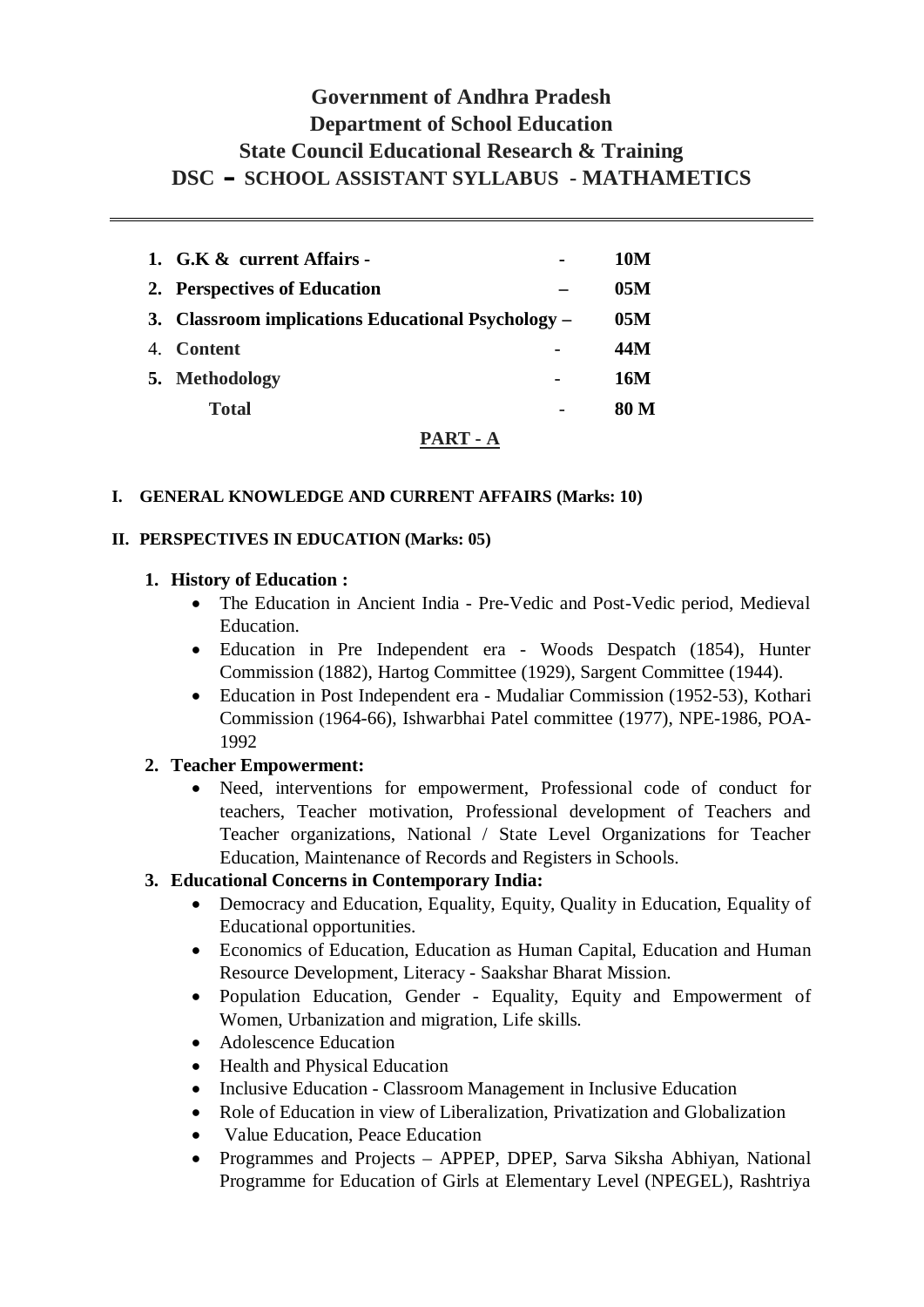Madhyamika Siksha Abhiyan(RMSA), Rashtriya Aveshekar Abhiyan (RAA), KGBVs, Model Schools.

- Incentives and special provisions Mid Day Meals, Free Books, Scholarship, Awards, Welfare Hostels, Transportation.
- x Current Trends in Education Badi pelusthondi, Badi ki Vasta, Mavuru Mana Badi, Vidyanjali, Swacha Patasala, Inspire, Kalavutsav.
- **4. Acts / Rights:** 
	- Right of Children to Free and Compulsory Education Act 2009
	- Right to Information Act  $2005$
	- $\bullet$  Child Rights
	- Human Rights.
- **5. National Curriculum** Framework, 2005: Perspective, Guiding Principles, Learning and Knowledge, Teaching Learning Process, Assessment, Systemic Reforms.

#### **III.Classroom implications Educational Psychology – 05Marks**

- 1. **Individual differences:** Inter and intra individual differences, meaning, nature and theories of intelligence with special emphasis to multiple intelligence, IQ, assessment of intelligence, EQ, Creativity. Attitude, Aptitude, Interest, Habit and its Influence on Intelligence – Class room implementation.
- 2. **Learning:** Theories and approaches of learning, learning curves, Factors, Phases, Dimensions of learning, Types of learning, Transfer of learning. Memory, Forgetting, Learning and assessment– Class room implementation.
- 3. **Personality:** Nature, characteristics and theories of personality, factors of Personality, Assessment of Personality, Mental health, Adjustment, Stress – nature, Symptoms and management. Emotional intelligence, Management of emotions – Class room implementation.

#### **PART - B**

#### **IV. Maths – Content (Class-VI to Intermediate Present syllabus) (44 Marks) 1. Arithmetic**

Ratio and Proportion - Applications of Ratio- Comparing Quantities using proportion - Direct and Inverse proportion

## **2. Number System**

Knowing Our Numbers –rounding of numbers - Whole Numbers- predecessor – successor – number line -Playing With Numbers – divisibility rules -LCM & HCF -Integers - Fractions - Decimals -Rational Numbers -Squares, cubes Square roots, Cube roots

Real numbers -Representing irrational numbers on Number line – representing real numbers on the number line through successive magnification – rationalisation –Real numbers- operations on real numbers- law of exponents for real numbers- surds( exponential form & radical form )

Euclid's division lemma  $\&$  its application in finding HCF – fundamental theorem of Arithmetic & its application (HCF & LCM, decimal representation of rational numbers (terminating or non-terminating recurring and vice versa))

Non-terminating & non recurring decimals as irrationals – irrationality of  $\sqrt{2}$ ,  $\sqrt{3}$  etc.properties of irrational numbers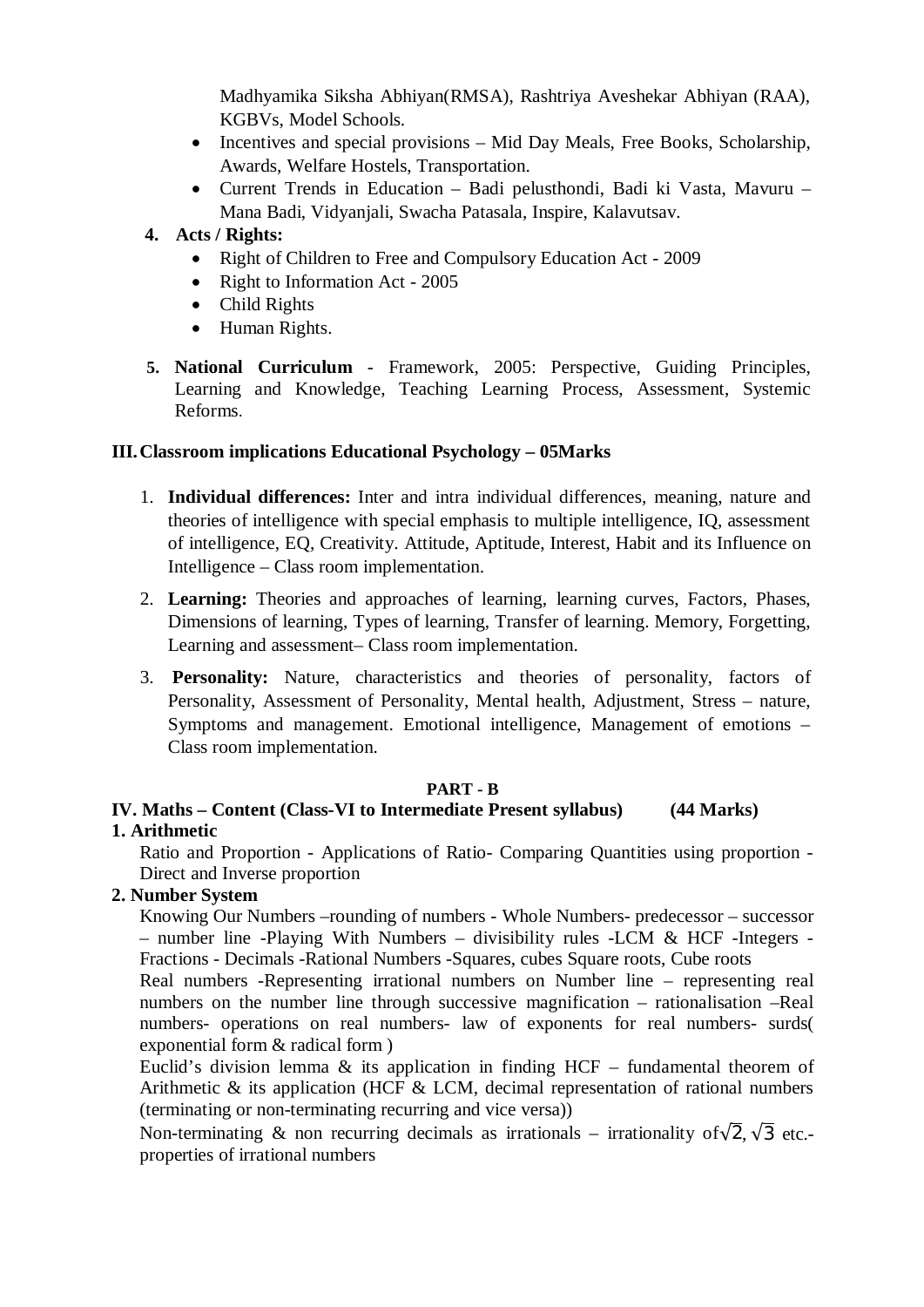Logarithm - exponential & logarithmic forms-Properties & Laws of logarithms-standard base of logarithm- use of logarithms in daily life situation-

Sets –& its representation (Roster form& set builder form)-examples- classification of sets(empty, finite, infinite, subset& super set, universal set, disjoint sets, power set of a set, equality of sets) Venn diagram – operations on sets ( union, intersection, difference, cardinal number of a set

# **3. Geometry**

Measures of Lines and Angles - Symmetry - -Understanding 3D, 2D Shapes - Representing 3D in 2D-Lines and Angles -Triangle and Its Properties -Congruency of Triangles- -Quadrilaterals - Practical Geometry -Construction of Triangles Construction of Quadrilaterals - Exploring Geometrical Figures-

The Elements of Geometry -Area –Circles

Similar Triangles & Tangents and secants to a circle

Proofs in Mathematics

## **4. Mensuration**

Perimeter and Area - Area of Plane Figures -Surface areas and Volumes

## **5. Algebra**

Introduction to Algebra- Simple Equations- Exponents - Algebraic Expressions

- Exponents & Powers - Linear Equations in one variable – Factorisation Polynomials & Factorisation - Linear Equations in Two Variables - Pair of Linear Equations in Two Variables - Quadratic Equations- Progressions- Arithmetic Progression- properties of A.P.- Arithmetic mean –Geometric Progression –nth term–properties of AP,G.P.

Functions :

- Ordered pair- Cartesian product of sets Relation Function & its types image  $\&$ pre-image – Definitions.
- Inverse functions and Theorems.
- Domain, Range, Inverse of real valued functions.

Mathematical Induction

- Principle of Mathematical Induction  $&$  Theorems.
- Applications of Mathematical Induction.
- $\bullet$  Problems on divisibility.

Matrices:

- $\bullet$  Types of matrices
- $\bullet$  Scalar multiple of a matrix and multiplication of matrices
- $\bullet$  Transpose of a matrix
- Determinants
- Adjoint and Inverse of a matrix
- Consistency and inconsistency of Equations- Rank of a matrix
- $\bullet$  Solution of simultaneous linear equations

Complex Numbers:

- Complex number as an ordered pair of real numbers- fundamental operations
- Representation of complex numbers in the form  $a + ib$ .
- Modulus and amplitude of complex numbers –Illustrations.
- Geometrical and Polar Representation of complex numbers in Argand plane- Argand diagram.

De Moivre's Theorem:

- De Moivre's theorem- Integral and Rational indices.
- $\bullet$  n<sup>th</sup> roots of unity-Geometrical Interpretations Illustrations.

Quadratic Expressions:

 $\bullet$  Quadratic expressions, equations in one variable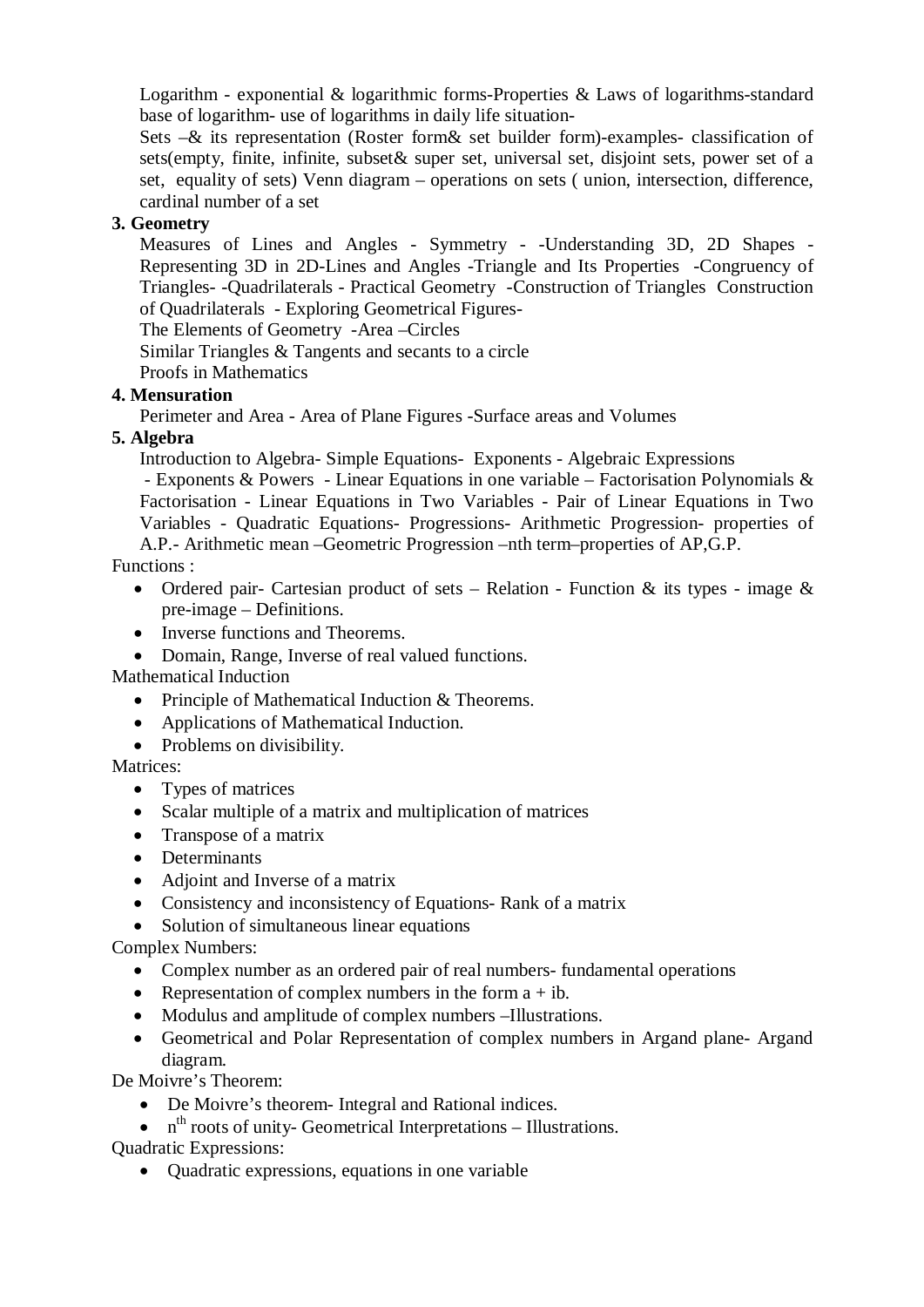- Sign of quadratic expressions Change in signs Maximum and minimum values
- $\bullet$  Ouadratic in-equations

Theory of Equations:

- $\bullet$  The relation between the roots and coefficients in an equation
- Solving the equations when two or more roots of it are connected by certain relation
- Equation with real coefficients, occurrence of complex roots in conjugate pairs and its consequences
- Transformation of equations Reciprocal Equations.

Permutations and Combinations:

- $\bullet$  Fundamental Principle of counting linear and circular permutations
- $\bullet$  Permutations of 'n' dissimilar things taken 'r' at a time
- $\bullet$  Permutations when repetitions allowed
- $\bullet$  Circular permutations
- Permutations with constraint repetitions.
- Combinations-definitions and certain theorems

Binomial Theorem:

- Binomial theorem for positive integral index
- Binomial theorem for rational Index (without proof).
- $\bullet$  Approximations using Binomial theorem

# Partial fractions:

- Partial fractions of  $f(x)/g(x)$  when  $g(x)$  contains non –repeated linear factors.
- Partial fractions of  $f(x)/g(x)$  when  $g(x)$  contains repeated and/or non-repeated linear factors.
- Partial fractions of  $f(x)/g(x)$  when  $g(x)$  contains irreducible factors.

## **6. Statistics**

 DATA HANDLING - Frequency Distribution Tables and Graphs- Grouped dataungrouped data – Measrues of Central Tendency -Mean, median & mode of grouped and ungrouped data – ogive curves –MEASURES OF DISPERSION -Range - Mean deviation -Variance and standard deviation of ungrouped/grouped data. -Coefficient of variation and analysis of frequency distribution with equal means but different variances.

# **7. Probability**

Probability - Random experiment and outcomes - Equally likely outcomes - Trail and Events - Linking the chance to Probability - uses of probability in real life

Probability-a theoretical approach – probability  $\&$  modelling –equally likely events mutually exclusive events –finding probability – elementary event –exhaustive events complementary events  $\&$  probability – impossible  $\&$  certain events – deck of cars  $\&$ Probability –use & applications of probability - Probability

- Random experiments and events
- Classical definition of probability, Axiomatic approach and addition theorem of probability.
- Independent and dependent events conditional probability- multiplication theorem and Bayee's theorem.

Random Variables and Probability Distributions:

- Random Variables
- $\bullet$  Theoretical discrete distributions Binomial and Poisson Distributions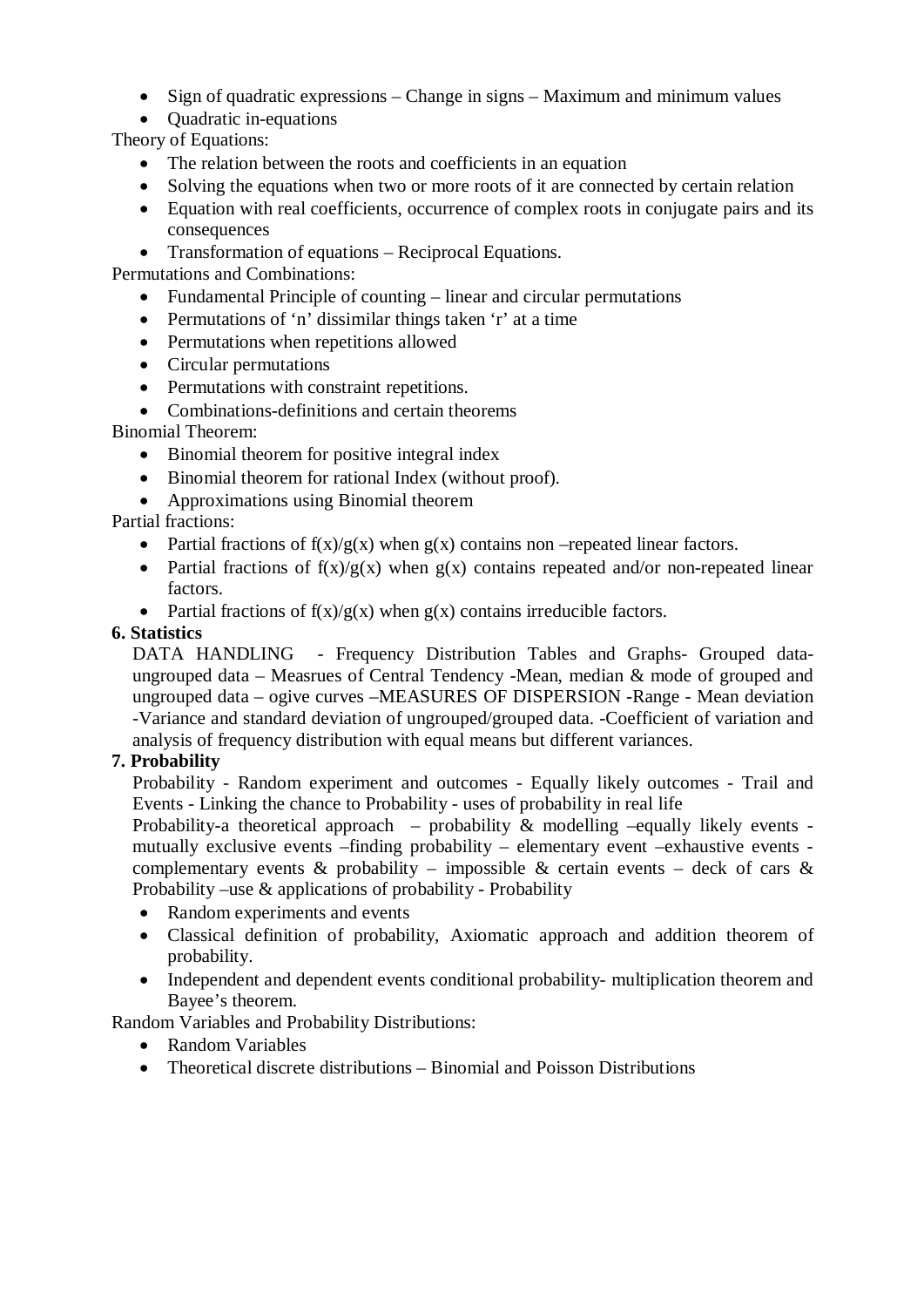## **8. Coordinate Geometry**

Cartesian system-Plotting a point in a plane if its co-ordinates are given.

Distance between two points - Section formula (internal division of a line segment in the ratio m : n) – centroid of a triangle – trisectional points of a line segment -Area of triangle on coordinate plane- collinearity –straight lines -Slope of a line joining two points

Locus ·

- $\bullet$  Definition of locus Illustrations.
- To find equations of locus Problems connected to it.

Transformation of Axes :

- Transformation of axes Rules, Derivations and Illustrations.
- Rotation of axes Derivations Illustrations.

The Straight Line :

- Revision of fundamental results.
- Straight line Normal form Illustrations.
- Straight line Symmetric form.
- Straight line Reduction into various forms.
- Intersection of two Straight Lines.
- Family of straight lines Concurrent lines.
- Condition for Concurrent lines.
- Angle between two lines.
- Length of perpendicular from a point to a Line.
- Distance between two parallel lines.
- Concurrent lines properties related to a triangle.

Pair of Straight lines:

- Equations of pair of lines passing through origin, angle between a pair of lines.
- Condition for perpendicular and coincident lines, bisectors of angles.
- $\bullet$  Pair of bisectors of angles.
- Pair of lines second degree general equation.
- Conditions for parallel lines distance between them, Point of intersection of pair of lines.
- $\bullet$  Homogenizing a second degree equation with a first degree equation in X and Y.

## Circle :

- Equation of circle -standard form-centre and radius of a circle with a given line segment as diameter & equation of circle through three non collinear points parametric equations of a circle.
- Position of a point in the plane of a circle power of a point-definition of tangentlength of tangent
- Position of a straight line in the plane of circle-conditions for a line to be tangent chord joining two points on a circle – equation of the tangent at a point on the circlepoint of contact-equation of normal.
- Chord of contact pole and polar-conjugate points and conjugate lines equation of chord with given middle point.
- Relative position of two circles- circles touching each other externally, internally common tangents-centres of similitude- equation of pair of tangents from an external point.

System of circles:

- Angle between two intersecting circles.
- Radical axis of two circles- properties- Common chord and common tangent of two circles – radical centre.
- $\bullet$  Intersection of a line and a Circle.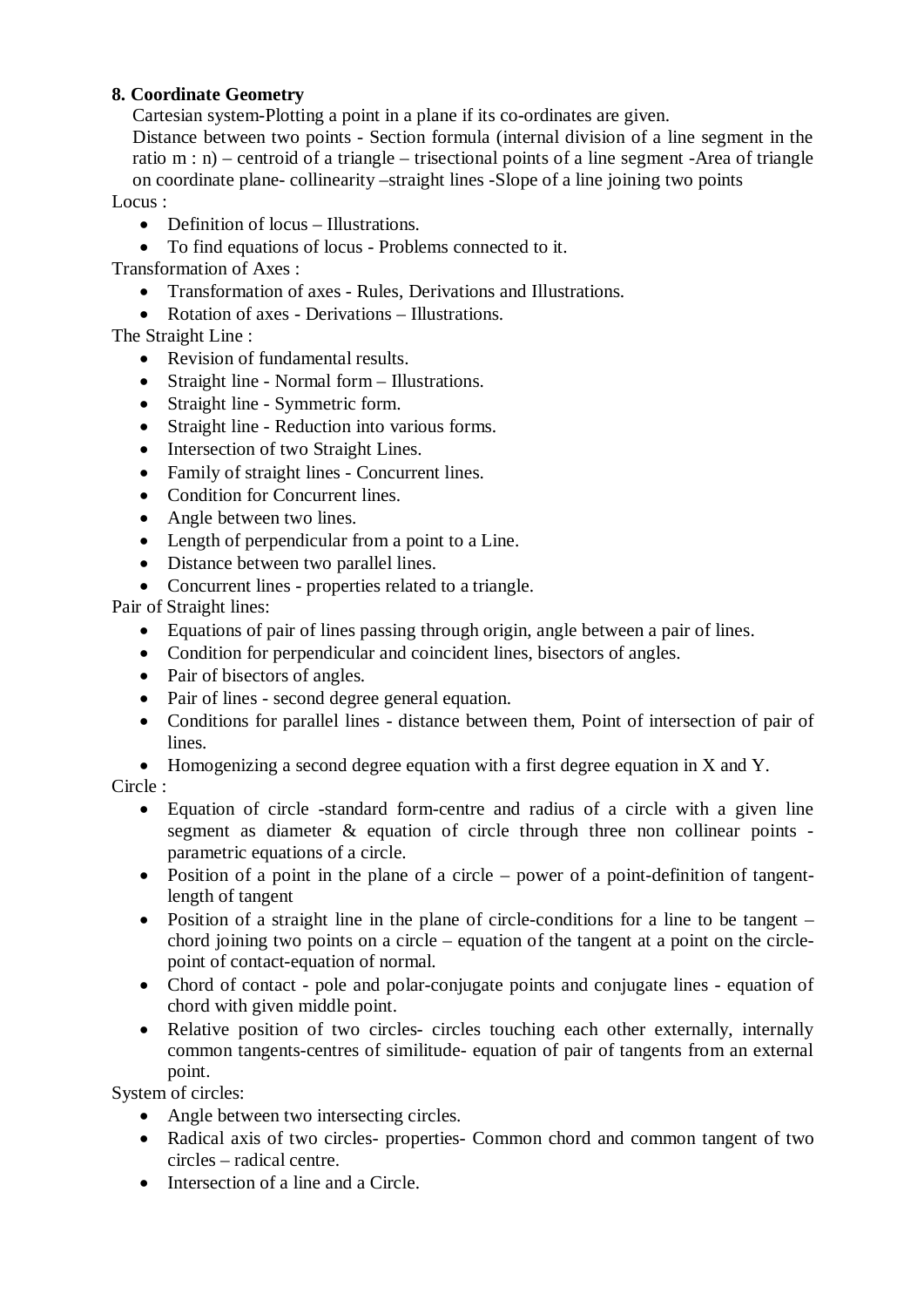Parabola:

- Conic sections –Parabola- equation of parabola in standard form-different forms of parabola- parametric equations.
- Equations of tangent and normal at a point on the parabola (Cartesian and parametric) - conditions for straight line to be a tangent.

Ellipse:

- Equation of ellipse in standard form-Parametric equations.
- Equation of tangent and normal at a point on the ellipse (Cartesian and parametric) condition for a straight line to be a tangent.

Hyperbola:

- Equation of hyperbola in standard form- Parametric equations.
- x Equations of tangent and normal at a point on the hyperbola (Cartesian and parametric) - conditions for a straight line to be a tangent- Asymptotes.

Three Dimensional Coordinates :

- Coordinates.
- Section formulas Centroid of a triangle and tetrahedron.

Direction Cosines and Direction Ratios :

- Direction Cosines.
- Direction Ratios.

Plane :

Cartesian equation of Plane - Simple Illustrations.

## **9. Trigonometry**

Trigonometry - Naming the side in a right triangle-trigonometric ratios – defining trigonometric ratios –trigonometric ratios of some specific angles ( $45^{\circ},30^{\circ}$  &60<sup>°</sup>, 0<sup>°</sup> &90<sup>°</sup>) –trigonometric ratios of complementary angles – trigonometric identities – Applications of Trigonometry - Line of sight & horizontal -Angle of elevation & depression -Drawing figures to solve problems – solution for two triangles

Trigonometric Ratios up to Transformations:

- Graphs and Periodicity of Trigonometric functions.
- Trigonometric ratios and Compound angles.
- Trigonometric ratios of multiple and sub- multiple angles.
- x Transformations Sum and Product rules.

Trigonometric Equations:

- General Solution of Trigonometric Equations.
- Simple Trigonometric Equations Solutions.

Inverse Trigonometric Functions:

- To reduce a Trigonometric Function into a bijection.
- Graphs of Inverse Trigonometric Functions.
- Properties of Inverse Trigonometric Functions.

Hyperbolic Functions:

- Definition of Hyperbolic Function Graphs.
- Definition of Inverse Hyperbolic Functions Graphs.
- Addition formulas of Hyperbolic Functions.

Properties of Triangles:

- Relation between sides and angles of a Triangle
- Sine, Cosine, Tangent and Projection rules.
- Half angle formulae and areas of a triangle
- In-circle and Ex-circle of a Triangle.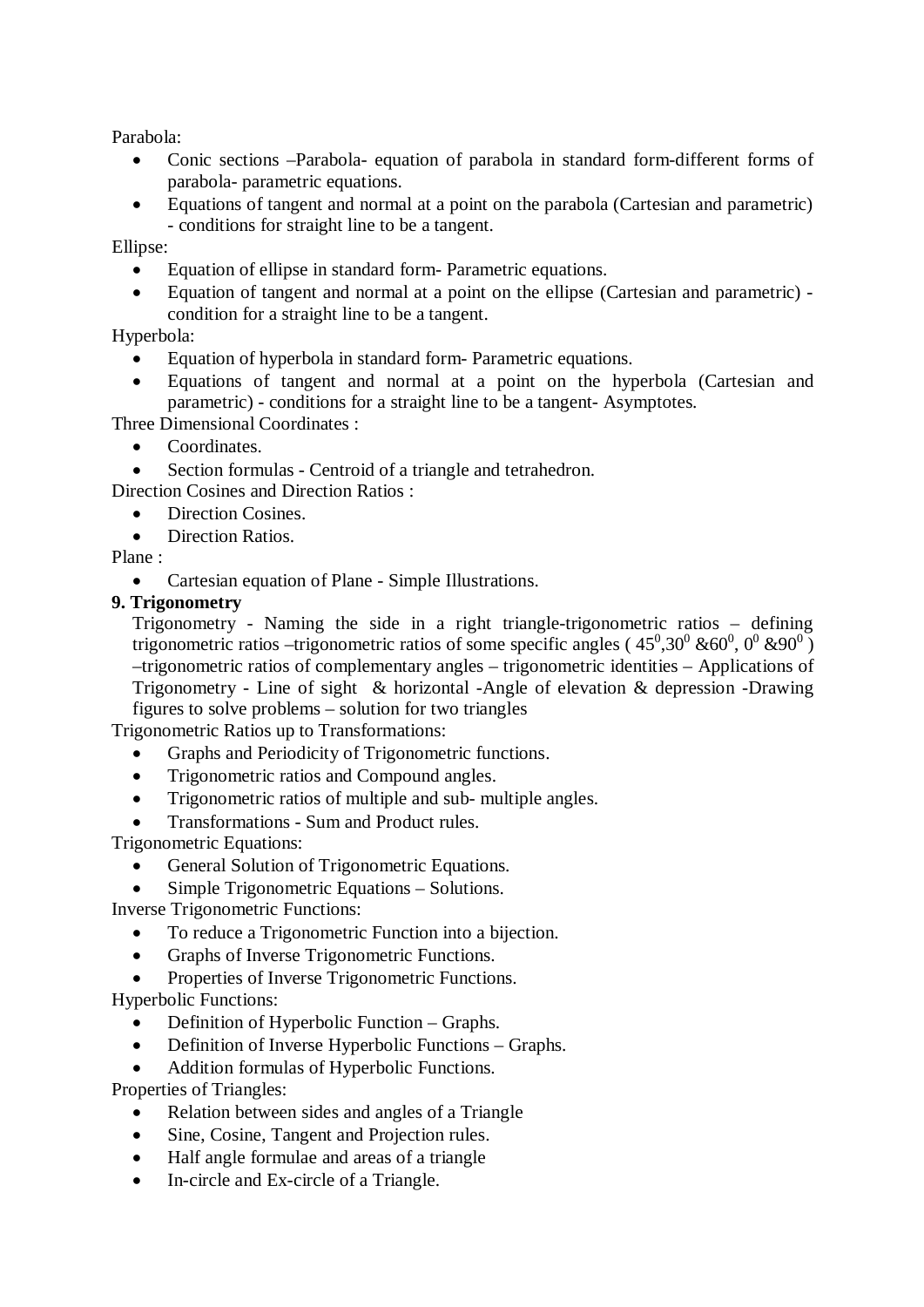## **10. Vector Algebra**

Addition of Vectors:

- x Vectors as a triad of real numbers.
- Classification of vectors.
- Addition of vectors.
- Scalar multiplication.
- Angle between two non-zero vectors.
- Linear combination of vectors.
- Component of a vector in three dimensions.
- x Vector equations of line and plane including their Cartesian equivalent forms.

Product of Vectors:

- Scalar Product Geometrical Interpretations orthogonal projections.
- Properties of dot product.
- Expression of dot product in i, j, k system Angle between two vectors.
- Geometrical Vector methods.
- x Vector equations of plane in normal form.
- Angle between two planes.
- Vector product of two vectors and properties.
- Vector product in i, j, k system.
- Vector Areas.
- Scalar Triple Product.
- x Vector equations of plane in different forms, skew lines, shortest distance and their Cartesian equivalents. Plane through the line of intersection of two planes, condition for coplanarity of two lines, perpendicular distance of a point from a plane, Angle between line and a plane. Cartesian equivalents of all these results
- x Vector Triple Product Results

# **11. Calculus**

Limits and Continuity:

- Intervals and neighbourhoods.
- $\bullet$  Limits.
- Standard Limits.
- Continuity.

Differentiation:

- $\bullet$  Derivative of a function.
- Elementary Properties.
- Trigonometric, Inverse Trigonometric, Hyperbolic, Inverse Hyperbolic Function -**Derivatives**
- Methods of Differentiation.
- Second Order Derivatives.

Applications of Derivatives:

- Errors and approximations.
- Geometrical Interpretation of a derivative.
- Equations of tangents and normal's.
- Lengths of tangent, normal, sub tangent and sub normal.
- Angles between two curves and condition for orthogonality of curves.
- Derivative as Rate of change.
- Rolle's Theorem and Lagrange's Mean value theorem without proofs and their geometrical interpretation.
- Increasing and decreasing functions.
- Maxima and Minima.